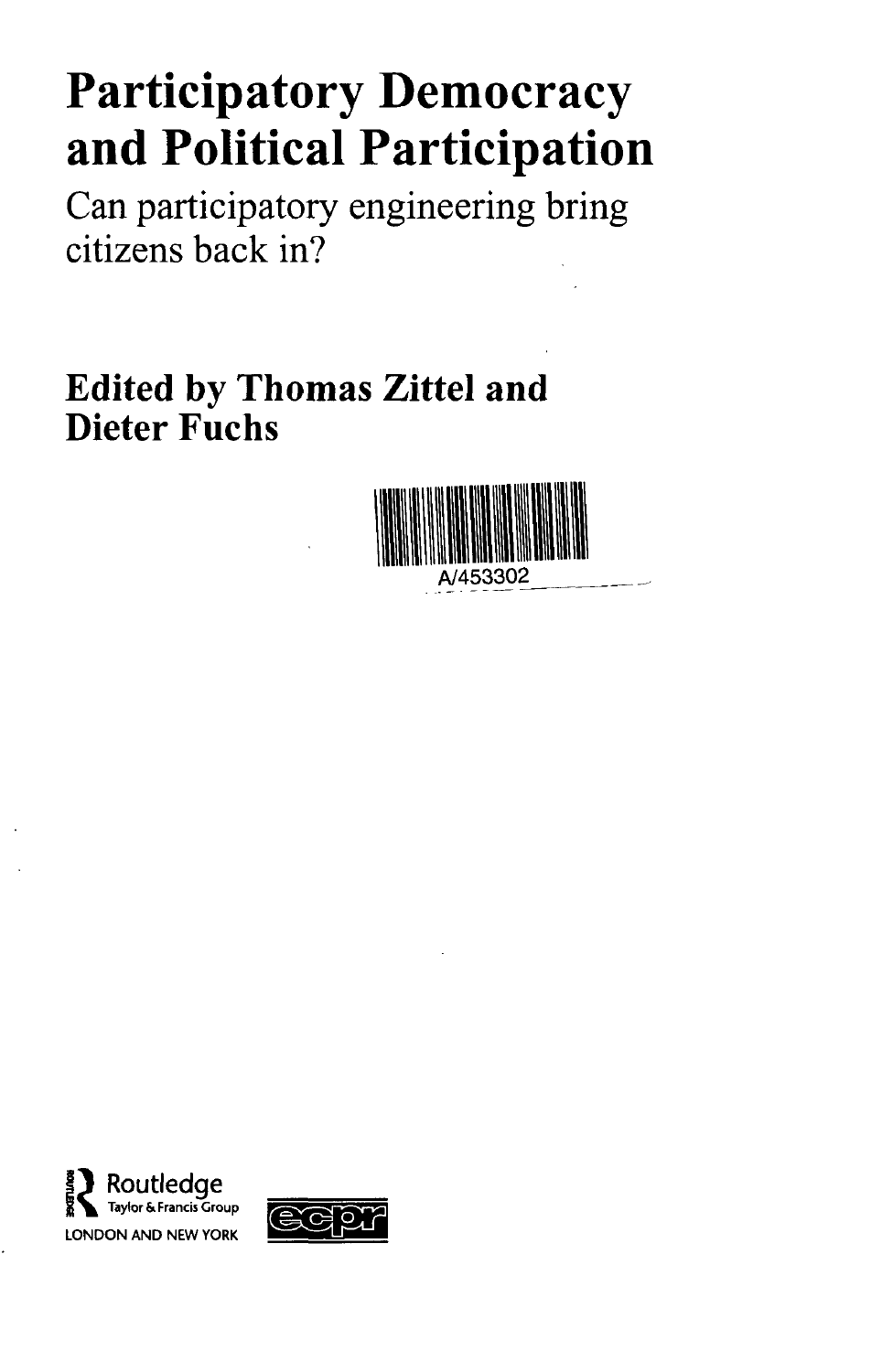## **Contents**

l,

 $\bar{1}$ 

 $\bar{\bar{z}}$ 

|   | List of contributors                                              | xi  |
|---|-------------------------------------------------------------------|-----|
|   | Series editor's preface                                           | xiv |
|   | Acknowledgments                                                   | xvi |
|   | Introduction: democratic reform and political participation       | 1   |
|   | THOMAS ZITTEL AND DIETER FUCHS                                    |     |
|   | <b>PART I</b>                                                     |     |
|   | Democratic reform and political participation: two                |     |
|   | theoretical perspectives                                          | 7   |
| 1 | Participatory democracy and political participation               | 9   |
|   | THOMAS ZITTEL                                                     |     |
| 2 | Participatory, liberal and electronic democracy                   | 29  |
|   | DIETER FUCHS                                                      |     |
|   | <b>PART II</b>                                                    |     |
|   | Democratic reform and political responsiveness                    | 55  |
| 3 | Political participation in party primaries: increase in quantity, |     |
|   | decrease in quality?                                              | 57  |
|   | GIDEON RAHAT AND REUVEN Y. HAZAN                                  |     |
| 4 | The Scottish Parliament: a new era for participatory              |     |
|   | democracy?                                                        | 73  |
|   | PETER MCLAVERTY AND SUE MORRIS                                    |     |